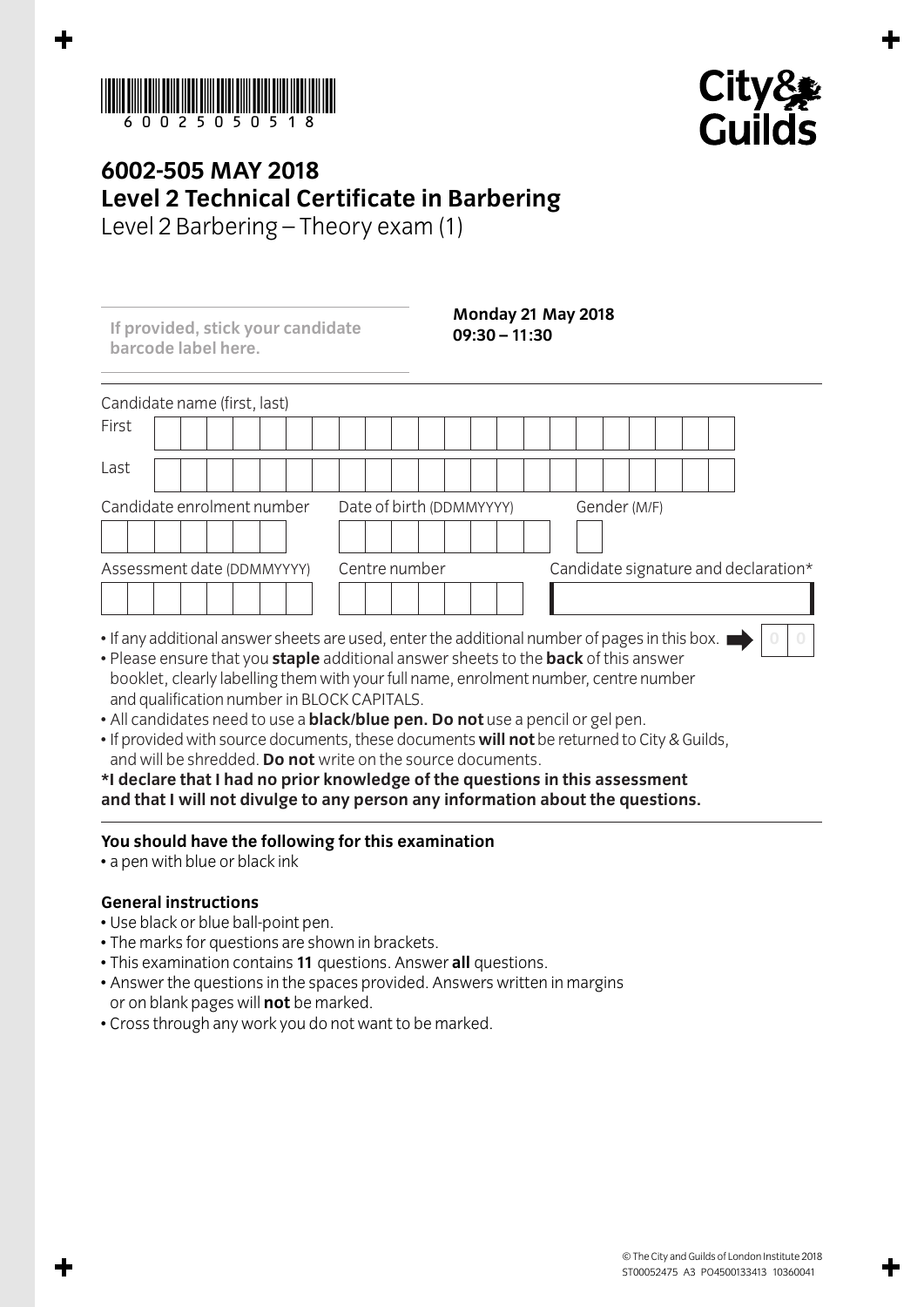1 a) Label the diagram of the hair and skin.



2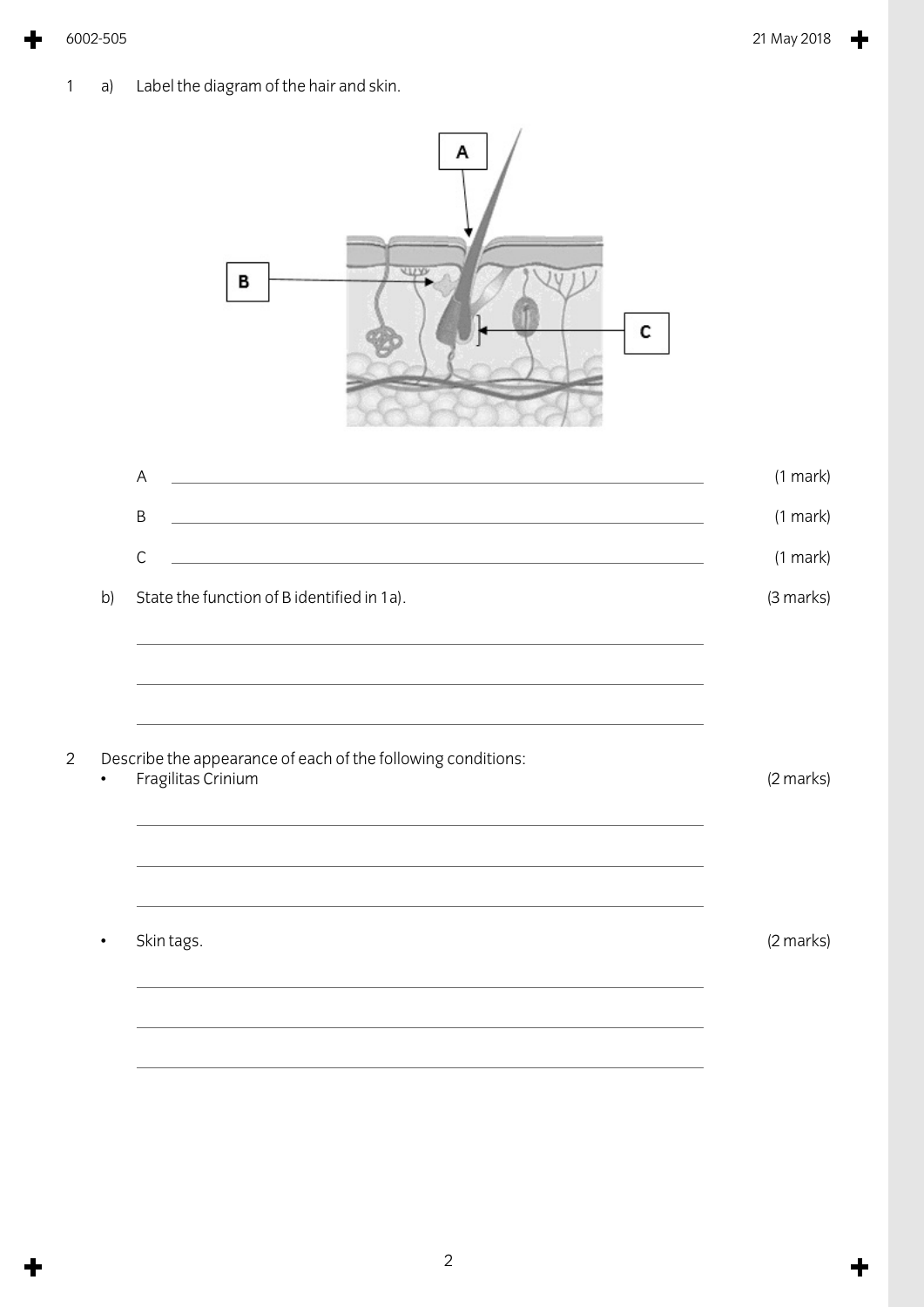╈

╈

| Explain how to carry out this service.                                                                                                                                                                                        | (4 marks) |
|-------------------------------------------------------------------------------------------------------------------------------------------------------------------------------------------------------------------------------|-----------|
| the control of the control of the control of the control of the control of the control of the control of the control of the control of the control of the control of the control of the control of the control of the control |           |
| <u> 1989 - Johann Stoff, amerikansk politiker (d. 1989)</u>                                                                                                                                                                   |           |
| <u> 1989 - Johann Stoff, amerikansk politiker (d. 1989)</u>                                                                                                                                                                   |           |
| the control of the control of the control of the control of the control of the control of the control of the control of the control of the control of the control of the control of the control of the control of the control |           |
|                                                                                                                                                                                                                               |           |
|                                                                                                                                                                                                                               |           |
| ,我们也不会有什么。""我们的人,我们也不会有什么?""我们的人,我们也不会有什么?""我们的人,我们也不会有什么?""我们的人,我们也不会有什么?""我们的人                                                                                                                                              |           |
| <u> 1989 - Johann Stoff, amerikansk politiker (* 1908)</u>                                                                                                                                                                    |           |
|                                                                                                                                                                                                                               |           |
|                                                                                                                                                                                                                               |           |
|                                                                                                                                                                                                                               |           |

 $\ddagger$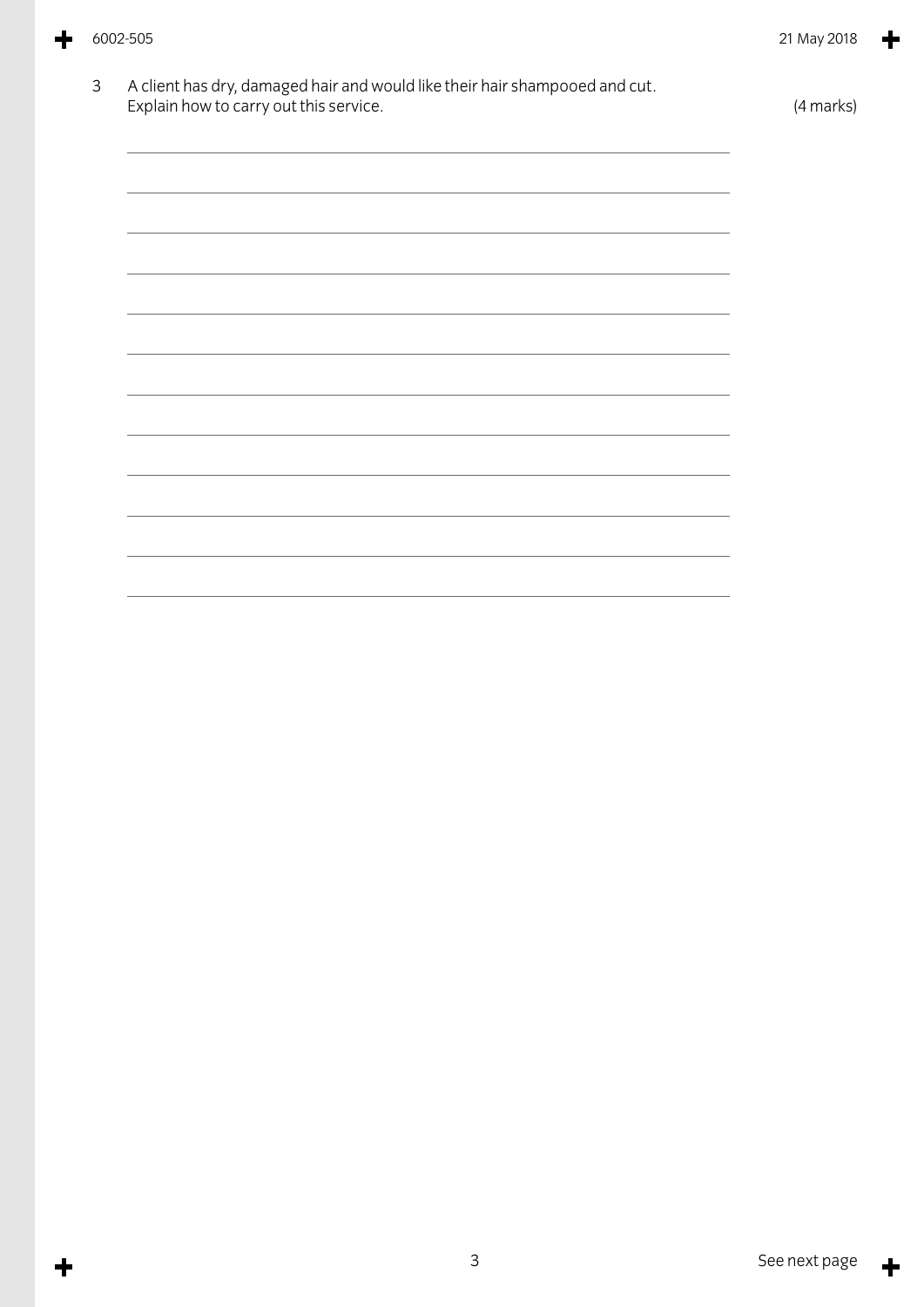۳

| 4 | a) | Explain the adaptations to take when carrying out a shampoo service on a client<br>who has very oily hair and scalp. | (3 marks) |
|---|----|----------------------------------------------------------------------------------------------------------------------|-----------|
|   |    |                                                                                                                      |           |
|   |    |                                                                                                                      |           |
|   |    | the contract of the contract of the contract of the contract of the contract of the contract of the contract of      |           |
|   | b) | Describe the aftercare advice that should be given to a client with very oily<br>hair and scalp.                     | (4 marks) |
|   |    |                                                                                                                      |           |
|   |    |                                                                                                                      |           |
|   |    |                                                                                                                      |           |
|   |    |                                                                                                                      |           |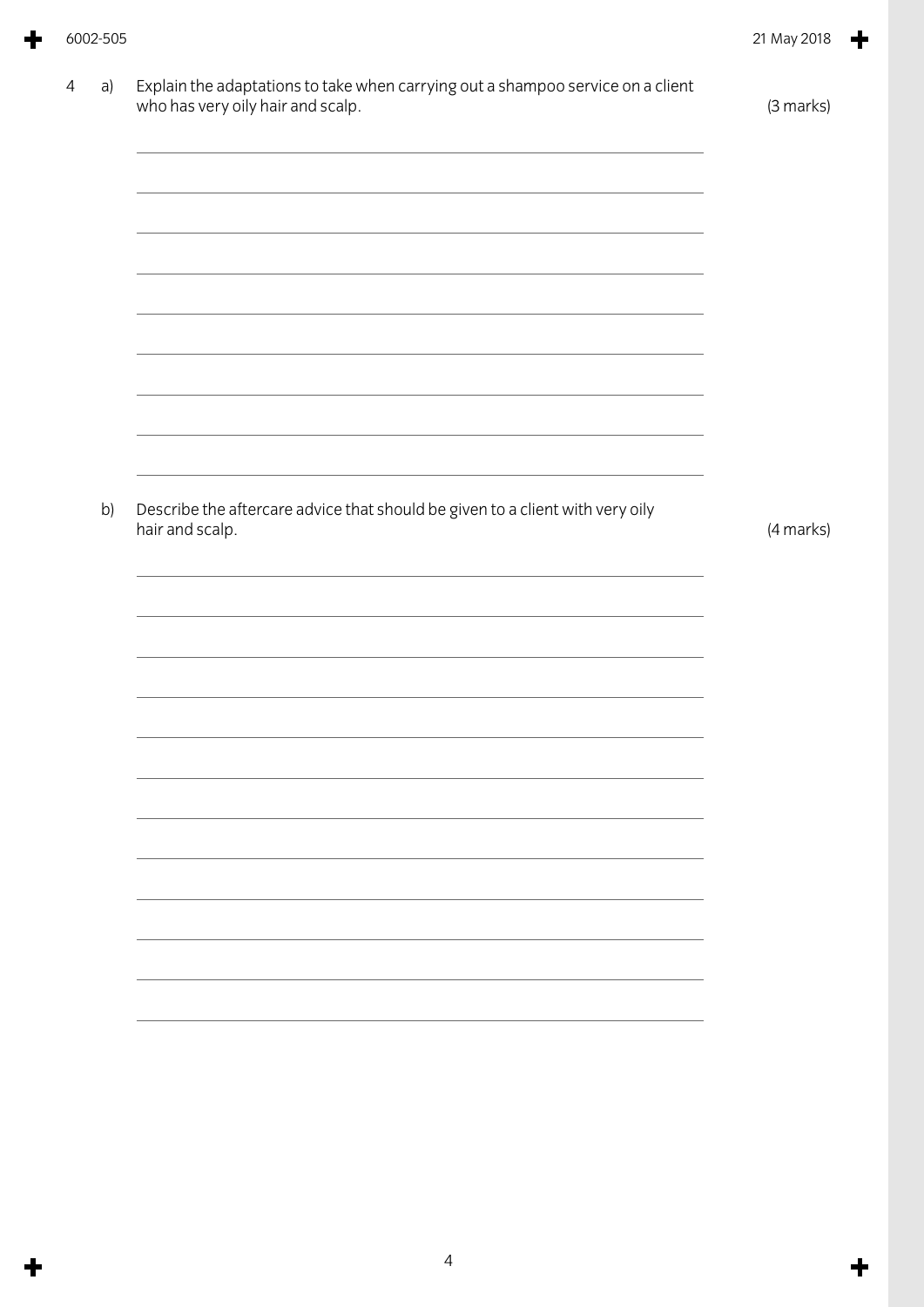|   | 6002-505 |                                                                                                                      | 21 May 2018 |
|---|----------|----------------------------------------------------------------------------------------------------------------------|-------------|
| 5 |          | Why is pH balanced shampoo used on dry hair and scalp?                                                               | (3 marks)   |
| 6 | a)       | State two hair tests that should be carried out prior to drying and finishing hair<br>that has environmental damage. | (2 marks)   |
|   | b)       | State the process for carrying out one of the tests identified in part a).                                           | (2 marks)   |

÷

 $\ddagger$ 

 $\ddagger$ 

 $\div$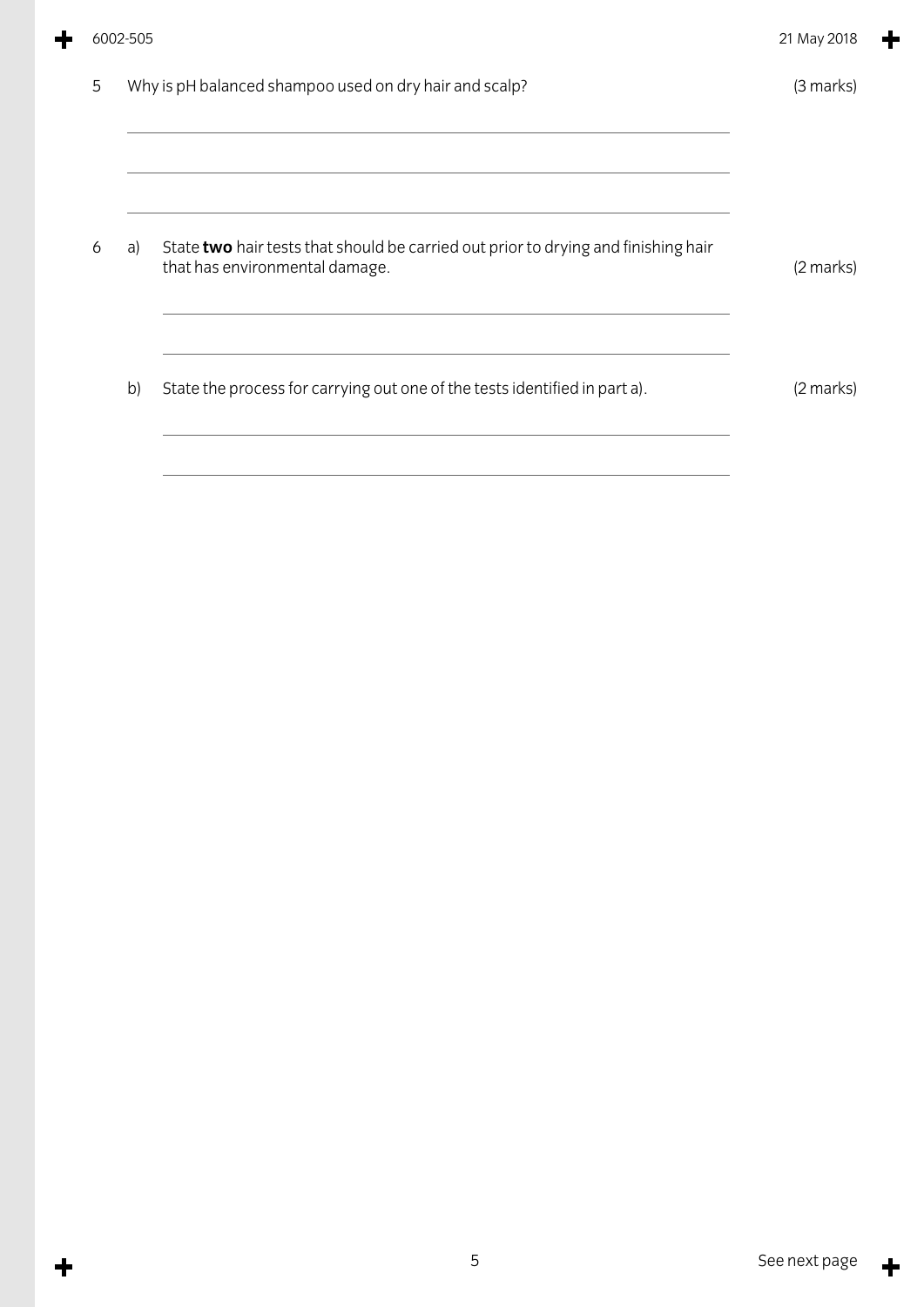|    | Explain the factors that need to be considered when carrying out the cut.                              | (6 marks) |
|----|--------------------------------------------------------------------------------------------------------|-----------|
|    |                                                                                                        |           |
|    |                                                                                                        |           |
|    |                                                                                                        |           |
|    |                                                                                                        |           |
|    |                                                                                                        |           |
|    |                                                                                                        |           |
|    |                                                                                                        |           |
|    |                                                                                                        |           |
|    |                                                                                                        |           |
|    |                                                                                                        |           |
|    |                                                                                                        |           |
|    |                                                                                                        |           |
|    |                                                                                                        |           |
|    |                                                                                                        |           |
|    |                                                                                                        |           |
|    |                                                                                                        |           |
|    |                                                                                                        |           |
|    |                                                                                                        |           |
|    |                                                                                                        |           |
|    |                                                                                                        |           |
|    |                                                                                                        |           |
|    |                                                                                                        |           |
|    |                                                                                                        |           |
|    |                                                                                                        |           |
|    |                                                                                                        |           |
| b) | Describe how the drying techniques can be adapted to achieve a<br>natural-controlled finish for Peter. | (2 marks) |
|    |                                                                                                        |           |
|    |                                                                                                        |           |
|    |                                                                                                        |           |
|    |                                                                                                        |           |
|    |                                                                                                        |           |
|    |                                                                                                        |           |
|    |                                                                                                        |           |
|    |                                                                                                        |           |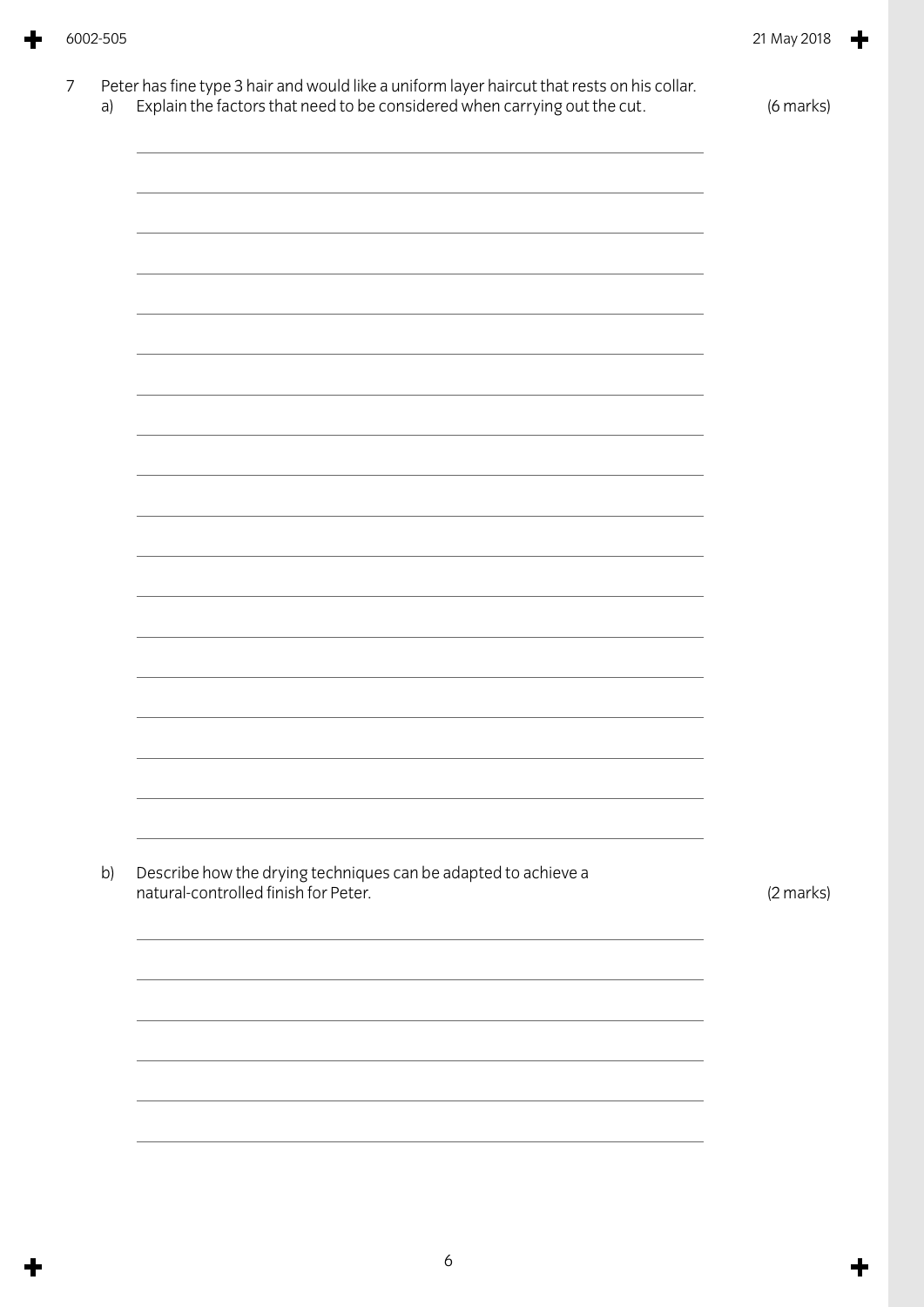$\ddagger$ 

╋

| $8\,$ | Describe how a barber can maintain a positive impression when working.       | (6 marks) |
|-------|------------------------------------------------------------------------------|-----------|
|       |                                                                              |           |
|       |                                                                              |           |
|       |                                                                              |           |
|       |                                                                              |           |
|       |                                                                              |           |
|       |                                                                              |           |
|       |                                                                              |           |
|       |                                                                              |           |
|       |                                                                              |           |
|       |                                                                              |           |
|       |                                                                              |           |
|       |                                                                              |           |
|       |                                                                              |           |
| 9     | Describe the uses of a razor when carrying out facial hair cutting services. | (2 marks) |
|       |                                                                              |           |
|       |                                                                              |           |
|       |                                                                              |           |
|       |                                                                              |           |
|       |                                                                              |           |

 $\ddagger$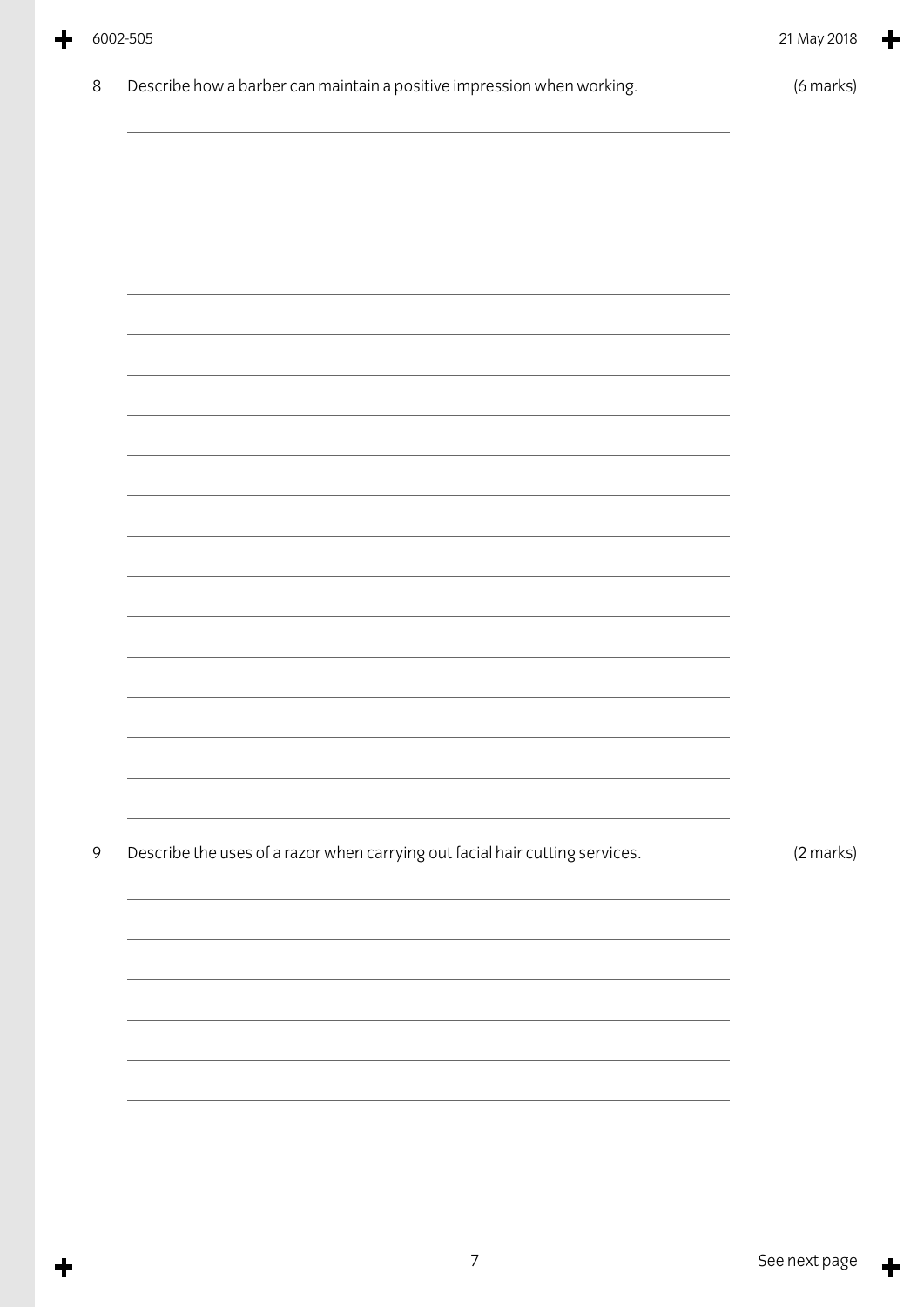|    | 6002-505                                                                                                                                                                              | 21 May 2018          |
|----|---------------------------------------------------------------------------------------------------------------------------------------------------------------------------------------|----------------------|
| 10 | Describe the checks used to test and level clippers prior to use.<br>and the control of the control of the control of the control of the control of the control of the control of the | (4 marks)            |
|    |                                                                                                                                                                                       |                      |
|    | and the control of the control of the control of the control of the control of the control of the control of the                                                                      |                      |
|    |                                                                                                                                                                                       |                      |
|    | <u> 1989 - Johann Stoff, amerikansk politiker (d. 1989)</u>                                                                                                                           |                      |
| 11 | Craig has type 1 fine hair, dandruff and an outgrown flattop. He would like a new style<br>that is easy to manage.                                                                    |                      |
|    | Discuss the factors that need to be considered and make recommendations for the<br>new style.                                                                                         | $(12 \text{ marks})$ |
|    | <u> 1989 - Johann Stoff, amerikansk politiker (d. 1989)</u>                                                                                                                           |                      |
|    |                                                                                                                                                                                       |                      |
|    |                                                                                                                                                                                       |                      |
|    |                                                                                                                                                                                       |                      |
|    |                                                                                                                                                                                       |                      |
|    |                                                                                                                                                                                       |                      |
|    |                                                                                                                                                                                       |                      |
|    |                                                                                                                                                                                       |                      |
|    |                                                                                                                                                                                       |                      |

۳